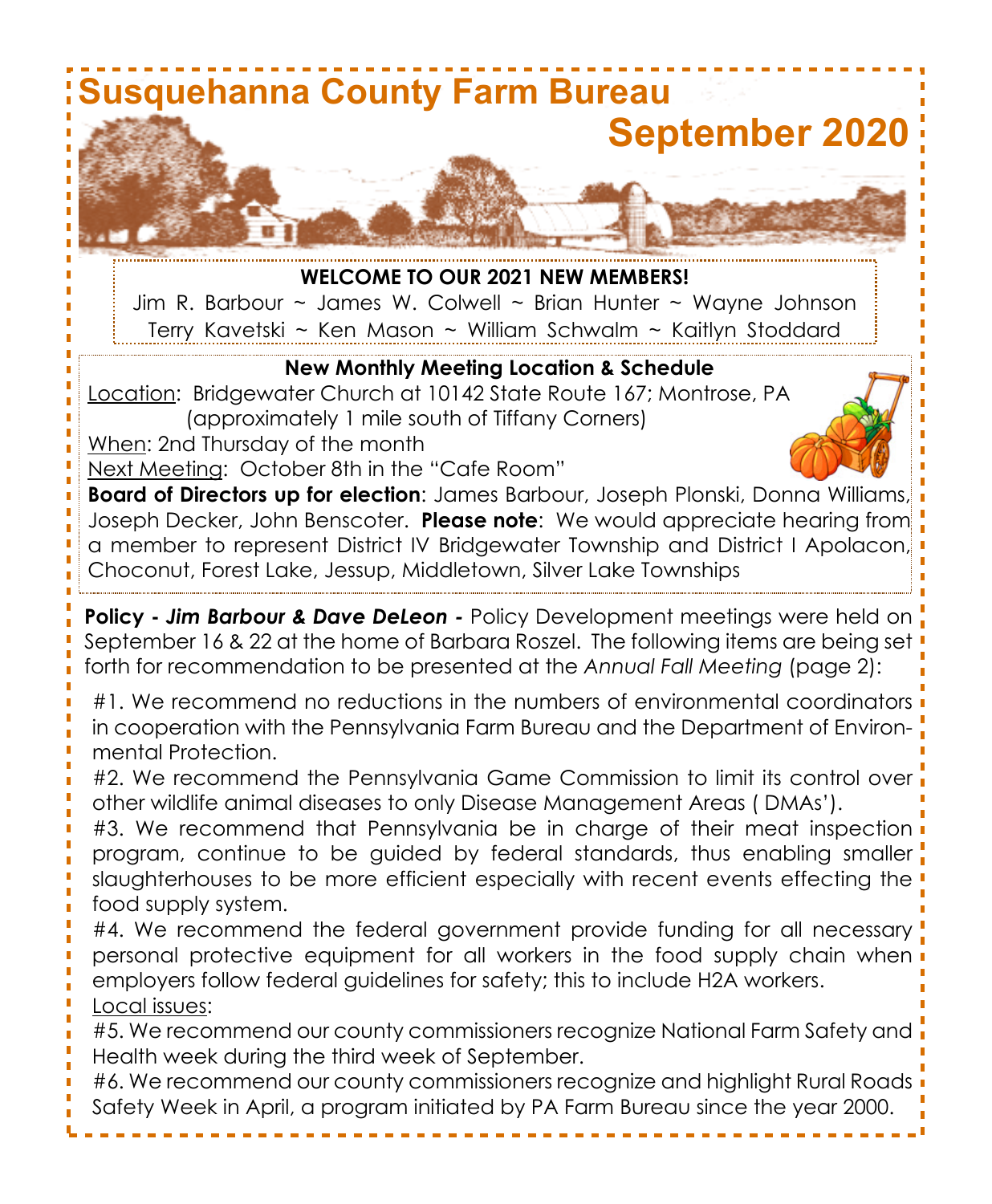**Virtual Annual Fall Meeting The Susquehanna County Farm Bureau is holding their Annual Fall Meeting on October 3 at 6 PM** This online ZOOM meeting can accommodate 100 people. Here is the link to join the webinar: https://zoom.us/j/91388876494?pwd=UjVSMXU3dnMxZlZOdkI0VTcwYkhRZz09 Passcode: 201824 If you want to join by phone use any of these phone numbers: US: +1 929 205 6099 or +1 301 715 8592 or +1 312 626 6799 or +1 669 900 6833 or +1 253 215 8782 or +1 346 248 7799 Webinar ID: 913 8887 6494

**Membership -** *Joe Decker & David Payne* On August 13, 2020, twenty-five members attended the Victory Celebration Chicken Barbeque at Green Gables Pavilion. On August 28, we reached the 2% goal for 2021 membership.

Passcode: 201824

**Educator's Ag Institute** *(formally known as Ag In the Classroom)* took place virtually this summer. In July, over the course of four weeks, teachers tuned in for a deep dive into an agricultural topic and earned up to twenty Act 48 educational hours. They learned new ideas to take back to their classroom. In Pennsylvania, one hundred six teachers participated with fifty counties reached.

**SCFB Audit Committee** which includes Bill Bayne, chairperson, Barbara Roszel, treasurer, Nancy Jackson, and Jo DiPalma (committee members) met at Barbara Roszel's home on October 2, 2020.

# **Register Now for PFB's Virtual Annual Meeting**

 Mark your calendar for **Nov. 16 through 19** to join Farm Bureau members from across the Keystone State for a virtual celebration of Pennsylvania agriculture!

 Perhaps the most significant days on our yearly calendar, PFB's Annual Meeting brings farmers across the state together to set our organization's direction, recognize the achievements of the past year, learn and network.

 While it's disappointing that we won't all be able to see one another face-to-face this year due to restrictions related to the COVID-19 pandemic, the virtual format offers new and exciting opportunities that we expect will make our 70th anniversary one of the most exciting to date.

 If you've always wanted to participate in PFB's signature event but have not been able to commit to the time and expense of traveling to Hershey, **this is your chance to join the celebration!** The virtual meeting is free to all PFB members and you can participate as much or as little as your schedule allows.

 And remember to mark your calendar for **Nov. 10**, when the excitement begins with a kick-off event. You'll have an opportunity to compete for prizes and get familiar with the virtual convention before it begins.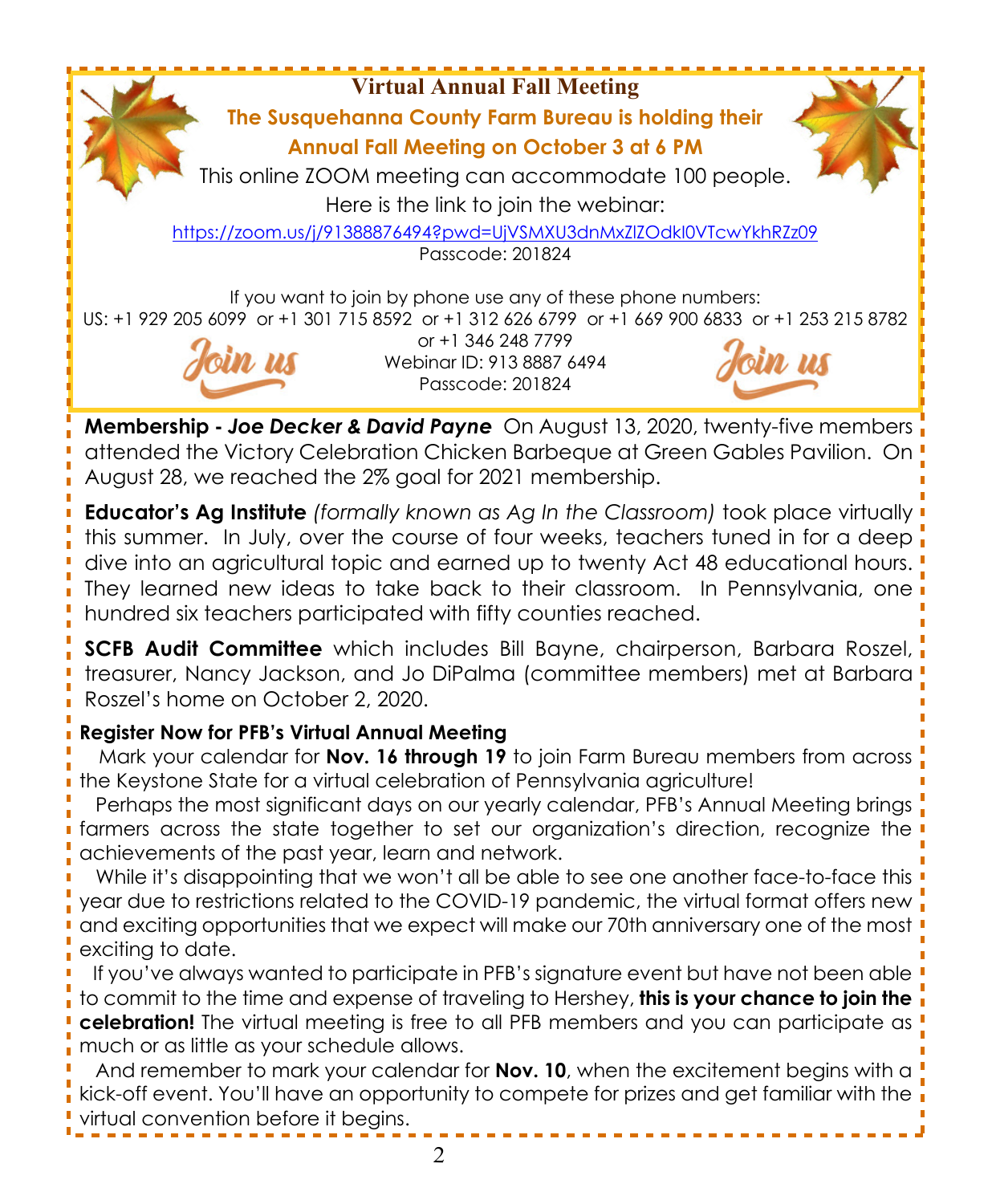# **What will PFB's 70th Annual Meeting include?**

You'll experience most of the exciting features of a typical PFB Annual Meeting, just in a virtual format, including the 70th Annual Meeting Celebration, educational seminars, virtual exhibit hall, networking, competition for prizes, and more!

# **How do I register?**

participating businesses

 Registration is open now! Attendees, except for voting delegates, are asked to register online by filling out and submitting the form available at **www.pfb.com/register**.

 Your registration may take up to a few days to process so be sure to register as early as possible.

 Look for even more details in the October edition of *Country Focus*. We'll also post updates on our Annual Meeting webpage, **www.pfb.com/annualmeeting**.

# **73** Pennsylvania Farm Bureau

### **Local Discounts for Farm Bureau Members in Susquehanna County**

**Andre & Son:** 5% off any in-stock store items that are not already on clearance or promotional pricing - Montrose **Montrose Feed & Supply**: 5% off bedding and feed - Montrose **New Milford Hardware:** Trade Discount. 0-10% Variable depending item - New Milford **Stone's Hardware:** 10% off regular priced items - Great Bend **Glezens Power Equipment:** 10% off parts - Hallstead **Barhites Sales & Service:** 10% off rentals, 5% off all sale items in stock, shop repairs 5% off parts and 15% off labor-Clifford **Timberline Lawn and RV:** 10% off in stock or ordered parts over \$100 **Auto Plus:** 10% off - Great Bend **Strauss Chiropractic/Northeast Nutrition**: Initial consult, complete exam and X-rays for \$25 (Normally \$175-\$250) - Kingsley **Little Leaf Natural Products**: 10% discount - Montrose **Gerald E. Shinn Construction:** 5% off any contracted work - Uniondale **Liberty Carpet:** 10% off carpet and 5% off hardwood - Hallstead **Rhonda's Country Heart Décor:** 10% off everything in the store - Montrose **Summit Workwear:** 15% off boots and workwear - New Milford **Susquehanna Home Center:** 5% off – Susquehanna **www.pfb.com/localdiscounts J&J Springs:** 10% off all water delivery to homes **Blue Stone Pizzeria in Hallstead:** 10% off all menu items **Maloney's Pub & Restaurant in Hallstead:** 10% off food on Sunday and Monday **Scarfalloto Hometown Market:** 5% discount **Speakeasy Saloon and Resort** in Uniondale: - 10% off dinners and any room rental **Montrose Produce:** 5% discount **JDE Salon:** 20% off all retail products *Nationwide agents are now independent(not Nationwide exclusive). The Safemark division has been sold to K & M Tire. All Safemark employees will become employees of K & M Tire.* ? Confused by ? healthcare options **FB Members -** Farm Bureau's experienced and trained staff show your are ready to help. At no cost to you, we can: For your always **BUSINESS SERVICES** Answer your questions growing side. membership Customize and compare your options Work within your budget **Focused on Agricultural** Help you make informed decisions card at these and Small Businesses

> 717.731.3517 www.mscbusiness.net

Igeable. Helpful. Dedica

For plan and rate information,

Call 800.522.2375 www.nfb.com/healthservice